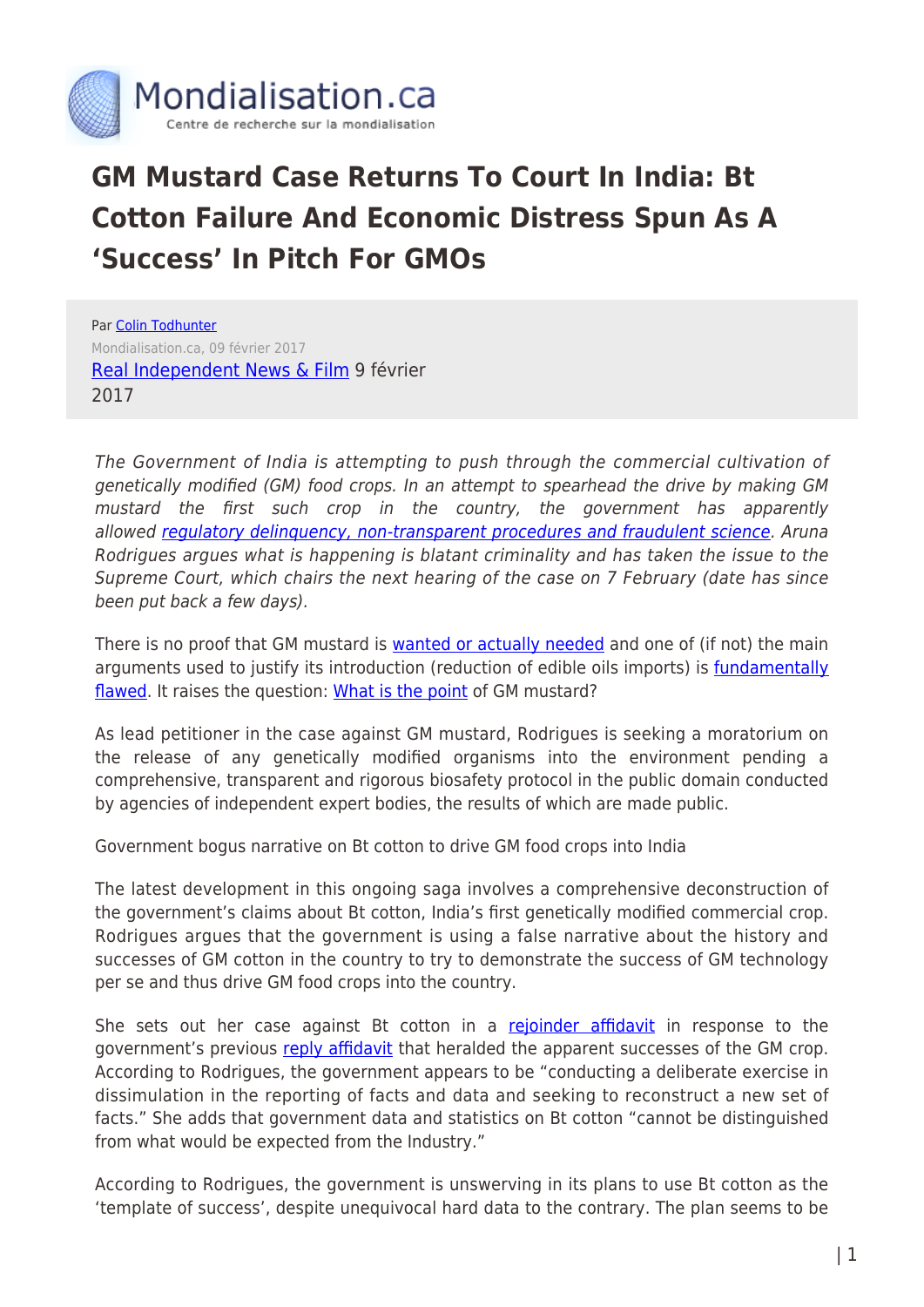to introduce wholesale into Indian agriculture Bt food crops in virtually the entire range of the nation's crops.

Whereas the government argues the apparent success (better yields and pest resistance) of Bt cotton is due to genetically modified traits, evidence suggests that other factors have contributed to any improved yields. For example, Dr K R Kranthi, Director of the Central Institute for Cotton Research in Nagpur recently completed his PhD study into Bt cotton and concludes:

"Bt-cotton plus higher fertilizers plus increased irrigation also received a protective cover from the seed treatment of neonicotinoid insecticides such as imidacloprid, without which majority of the Bt-cotton hybrids which were susceptible to sucking pests would have yielded far less. It can safely be said that yield increase in India would not have happened with Bt-cotton alone without enhanced fertilizer usage, without increased irrigation, without seed treatment chemicals, and the absence of drought-free decade."

Dr Krathni has 20 years' experience in the field of cotton research. Readers may also wish to read [this](https://fieldquestions.com/2012/02/12/bt-cotton-remarkable-success-and-four-ugly-facts/) by Professor Glenn Stone, who quotes Kranthi to make the point that "in none of the top 4 cotton-producing states do the trends fit the claim that Bt cotton has boosted yields."

Moreover, it must be made clear that there is no trait for yield in the Bt technology, which is based on reducing insecticide use and, even in this respect, it has been a failure.

Failing pesticide treadmill and now a failing biotech treadmill

Bt cotton is no longer effective for controlling the bollworm pest. Rodrigues argues that scientific publications clearly show that pink bollworm developed resistance to Bt-cotton Bollgard II six years ago in India. Resistance is now widespread and has led to a failure of the Bt technology. The evidence provided by Rodrigues is multi-sourced, including official statistical data. Readers are urged to consult the rejoinder for all cited sources, which includes a [summary of Dr Kranthi's findings](http://rinf.com/alt-news/wp-content/uploads/2017/02/Annexure-W-1-CAI-Fertilizers-insecticides-and-Bt-etc-27-12-2016.pdf).

More than 1,000 hybrid Bt cotton varieties of dubious quality were developed and sold by several companies without proper assessment of the need for the technology or the economic benefits. It is now at the stage where 95% of all cotton farmers adopting hybrid Bt seed cannot save seed for replanting, and seed for adapted domestic Desi cottons have disappeared from the market place. Farmers are now trapped on a failing biotech treadmill.

The rush to implement Bt cotton in India started in 2002. It was intended to solve a bollworm problem created by pesticide misuse (a failing pesticide treadmill). After its introduction, yields increased initially due to the dual effects of increased subsidised fertilisers and there was a temporary reduction in insecticide use. However, yields have since stagnated and insecticide use has increased to pre-2002 levels as new and highly damaging pests not controlled by the Bt technology have emerged and pest resistance to the Bt technology is spreading.

Rodrigues notes that more than 65% of India's poorest farmers have less than a hectare of land. In rain fed areas, yields depend on the timing and quantity of highly variable monsoon rains. Add to that the high costs of Bt hybrid seed, continued insecticide use and usury costs and the situation has become economically devastating for poor farmers and is likely the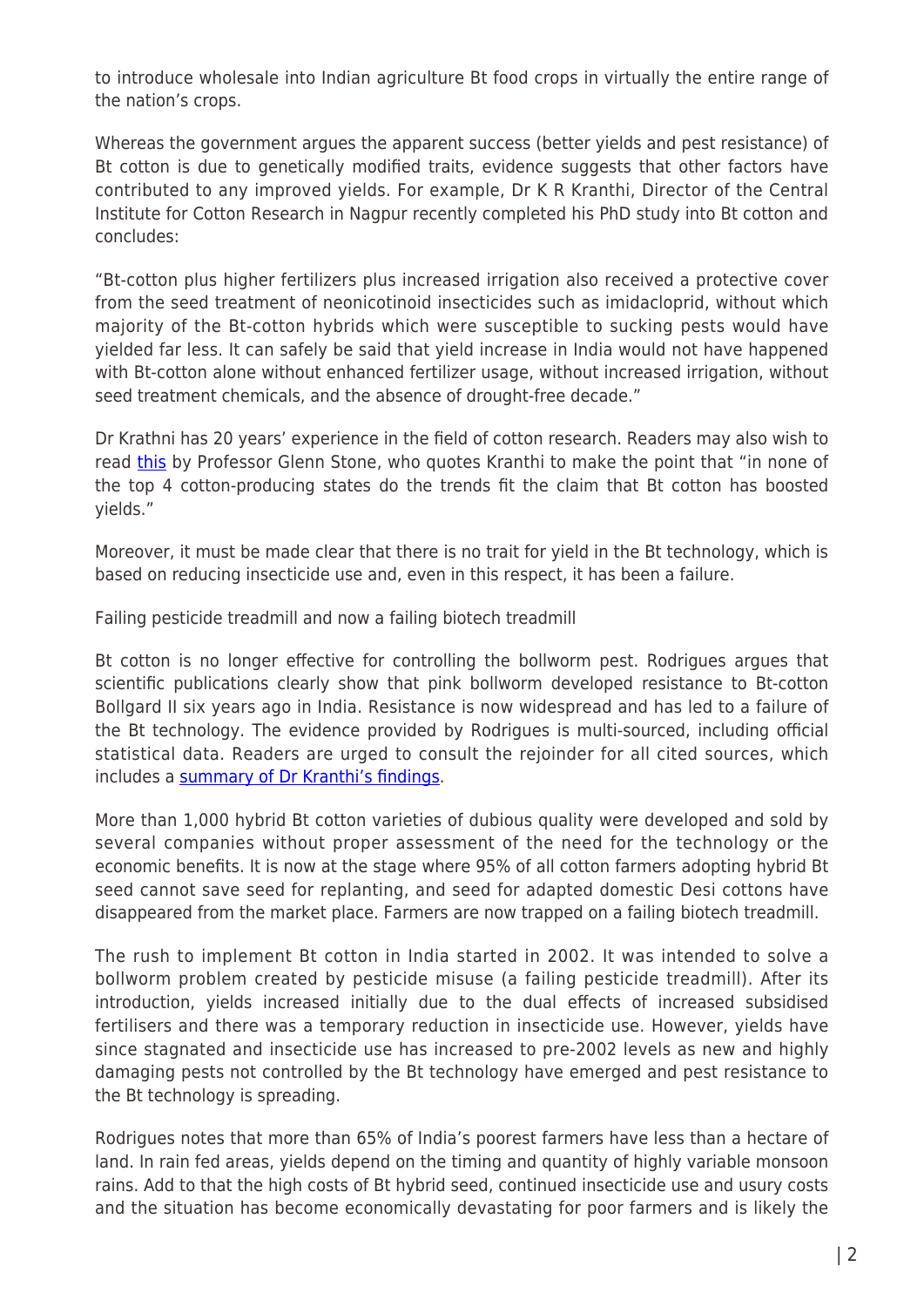proximate cause of the increase incidence of suicides.

What if this scenario develops if biotechnology applications are introduced for Indian food crops across the board?

The 2005 base year for Bt cotton tells a different story

Rodrigues provides compelling evidence to show that claims for the success of Bt cotton derive from playing fast and loose with the data. Aside from abnormally low cotton yields in 2002 (taken by many as the base year for Bt cotton in India), the evidence indicates that 2005 should be regarded as the actual base year as Bt cotton then hit a double-digit market share for the first time.

This essentially changes the dynamics of Bt cotton growth drastically, providing a truer picture. The drastic fall in productivity in the last two years (2014 and 15) means that cotton productivity (because of resistance and crop failures) has now fallen back to levels in the pre-Bt era. Rodrigues adds that it must be also noted that cotton yield in the pre-Bt era increased significantly from its low in 2002 (191 kg/Ha) to 318 kg/ha in 2004-2005 registering an increase of 66% in just 3 years (DES). This increase was a result of increased acreage under hybrids and a new class of insecticides. The momentum of this upward swing carried into the Bt era that had nothing to do with the Bt. technology.

Rodrigues also notes that India's global rank is a dismal 30-32nd in terms of cotton yield, overtaken by non-Bt producing countries and despite irrigation infrastructure in 4.8 million hectares having improved significantly.

Evidence set out in the rejoinder affidavit shows the following.

1) Insecticide usage on cotton in 2001 was 10,988 metric tonnes without Bt-cotton.

2) Usage increased to 11,598 metric tonnes in 2013 with more than 95% area under Btcotton.

3) In 2002, insecticide usage on cotton was 0.88 kg per hectare, which increased to 0.97 kg per hectare in 2013.

Thus, there is no evidence of any advantage in insecticide usage due to Bt-cotton.

Rodrigues goes on to dismiss other claims with regard to Bt. It has not resulted in better incomes for cotton farmers. Also, bee colony collapse disorder (CCD) is a specific fall-out of Bt cotton in India. Neonicotinoids are used as seed treatment in India on every seed of hybrid Bt cotton, but not on desi cotton varieties. CCD has been extensively documented along with the suspected role of neonicotinoids.

GM is a dying technology: India should let it rest in peace

Rodrigues states:

"Never has an agri-tech been sold as a 'magic bean' to farmers, like Bt cotton, with opprobrium attaching to our regulators and ministries of governance who supported and continue to support this technology-castle built on sand, in the absence of evidence and when the hard data said the opposite."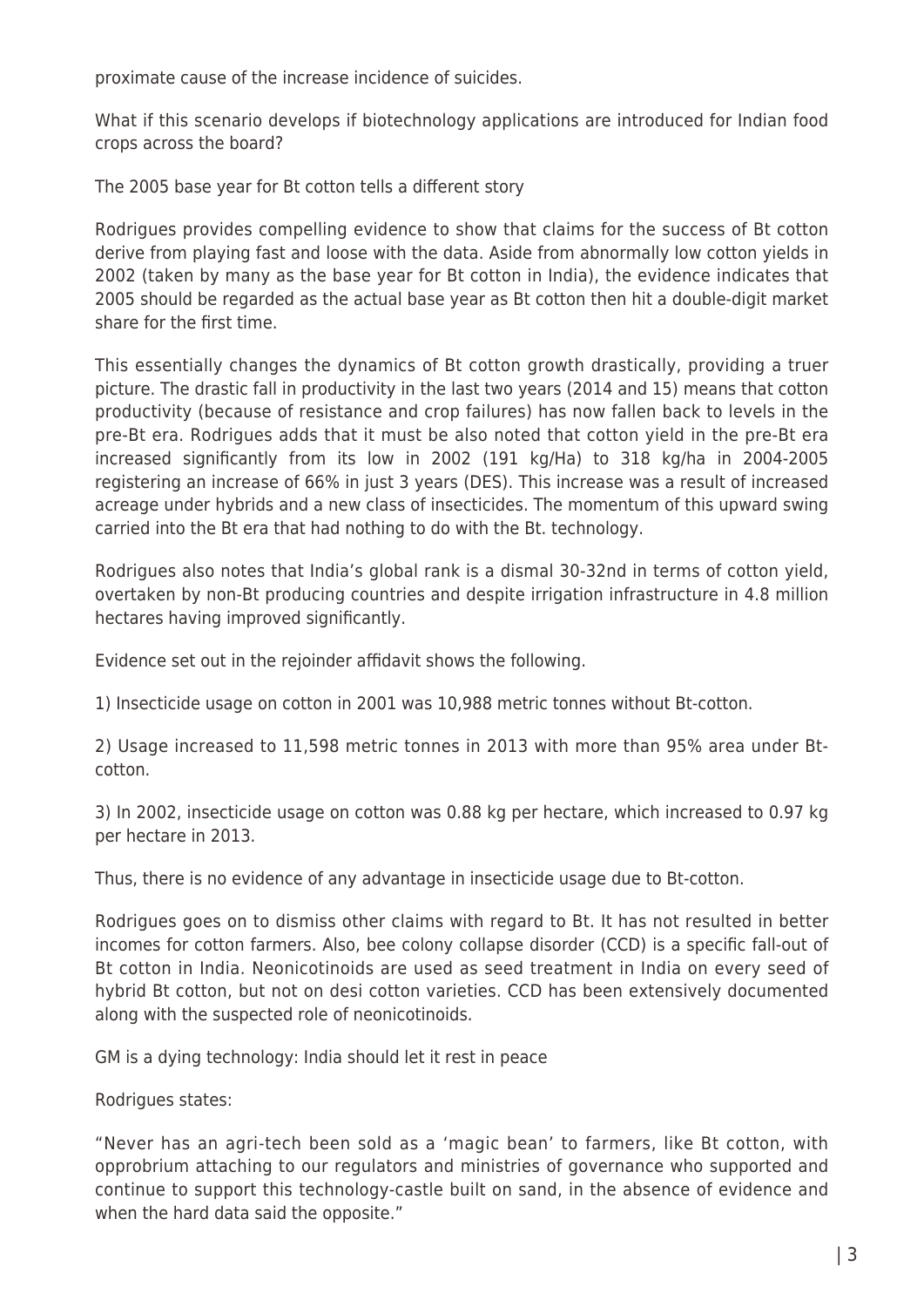The area planted with Bt cotton has increased substantially, even displacing food crops of lentils and oilseeds. Despite stagnating yields, which is the real measure of productivity (kg lint/Ha), 'adoption' or market share was deliberately used to camouflage the reality.

There should be a very clear line between regulation and product promotion. However, in India (as elsewhere), official bodies seem to not know the difference and are quite content to act as GM agritech product promoters while masquerading as regulators.

In addition to this, officials also seem quite confused when it comes to actual productivity. Rodrigues says:

"There is little distance between our regulators and institutions and ministries of governance and the supposedly regulated biotech industry, all of which together, promote GM crops as vendors. Is it to be assumed that the U of I *[Union of India]* does not know the difference between 'adoption' and 'productivity'?"

The rejoinder affidavit concludes by asserting that Bt technology is a dying technology worldwide because it is proving to be unsustainable on the ground. This is certainly true of Bt cotton in India. Therefore, Rodrigues says that it would be utterly tragic if at this juncture, India were to succumb to industry pressure and introduce Bt technology into other food crops as is clearly the plan.

It is clearly the case that Bt cotton cannot be used as a model of success to justify the push for GM. Along with *fudged data and invalid field tests*, it smacks of desperation and constitutes part of a monumental bluff instigated on behalf of powerful commercial interests.

[Colin Todhunter](http://rinf.com/alt-news/author/Colin-Todhunter/) is an independent writer https://twitter.com/Colin\_Todhunter

La source originale de cet article est [Real Independent News & Film](https://rinf.com/alt-news/newswire/gm-mustard-case-returns-court-india-bt-cotton-failure-economic-distress-spun-success-pitch-gmos/) Copyright © [Colin Todhunter](https://www.mondialisation.ca/author/colin-todhunter), [Real Independent News & Film](https://rinf.com/alt-news/newswire/gm-mustard-case-returns-court-india-bt-cotton-failure-economic-distress-spun-success-pitch-gmos/), 2017

Articles Par : [Colin Todhunter](https://www.mondialisation.ca/author/colin-todhunter)

## A propos :

Colin Todhunter is an extensively published independent writer and former social policy researcher. Originally from the UK, he has spent many years in India. His website is www.colintodhunter.com https://twitter.com/colin\_todhunter

**Avis de non-responsabilité** : Les opinions exprimées dans cet article n'engagent que le ou les auteurs. Le Centre de recherche sur la mondialisation se dégage de toute responsabilité concernant le contenu de cet article et ne sera pas tenu responsable pour des erreurs ou informations incorrectes ou inexactes.

Le Centre de recherche sur la mondialisation (CRM) accorde la permission de reproduire la version intégrale ou des extraits d'articles du site **Mondialisation.ca** sur des sites de médias alternatifs. La source de l'article, l'adresse url ainsi qu'un hyperlien vers l'article original du CRM doivent être indiqués. Une note de droit d'auteur (copyright) doit également être indiquée.